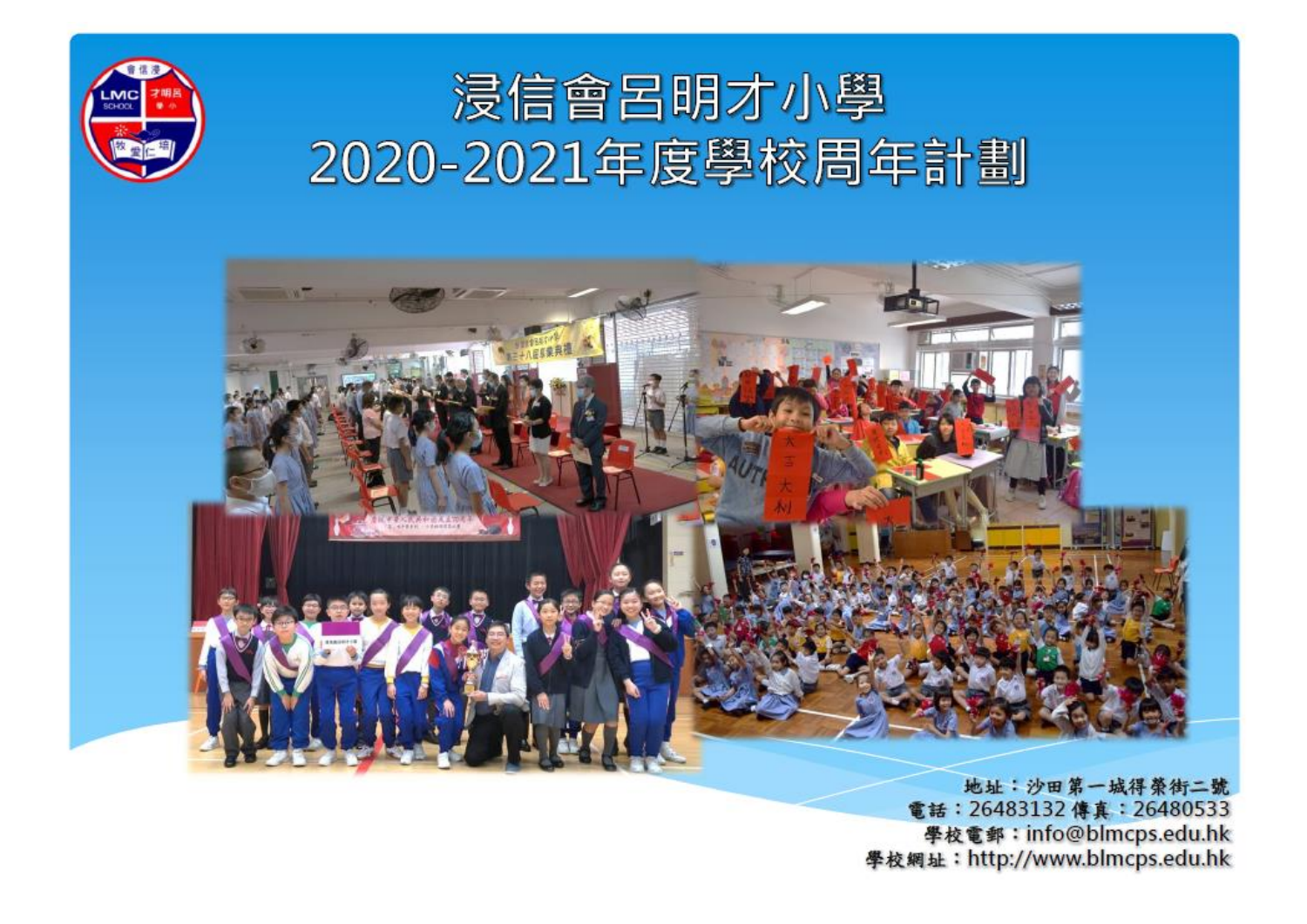# 學校抱負和使命

- 1. 學校願景 : 成為一所優質的基督教全日制小學
- 2. 教育使命 : 團結一心,以愛相繫;辦事具效率,教育富優質; 成為一所榮耀基督,提供全人教育的全日制小學。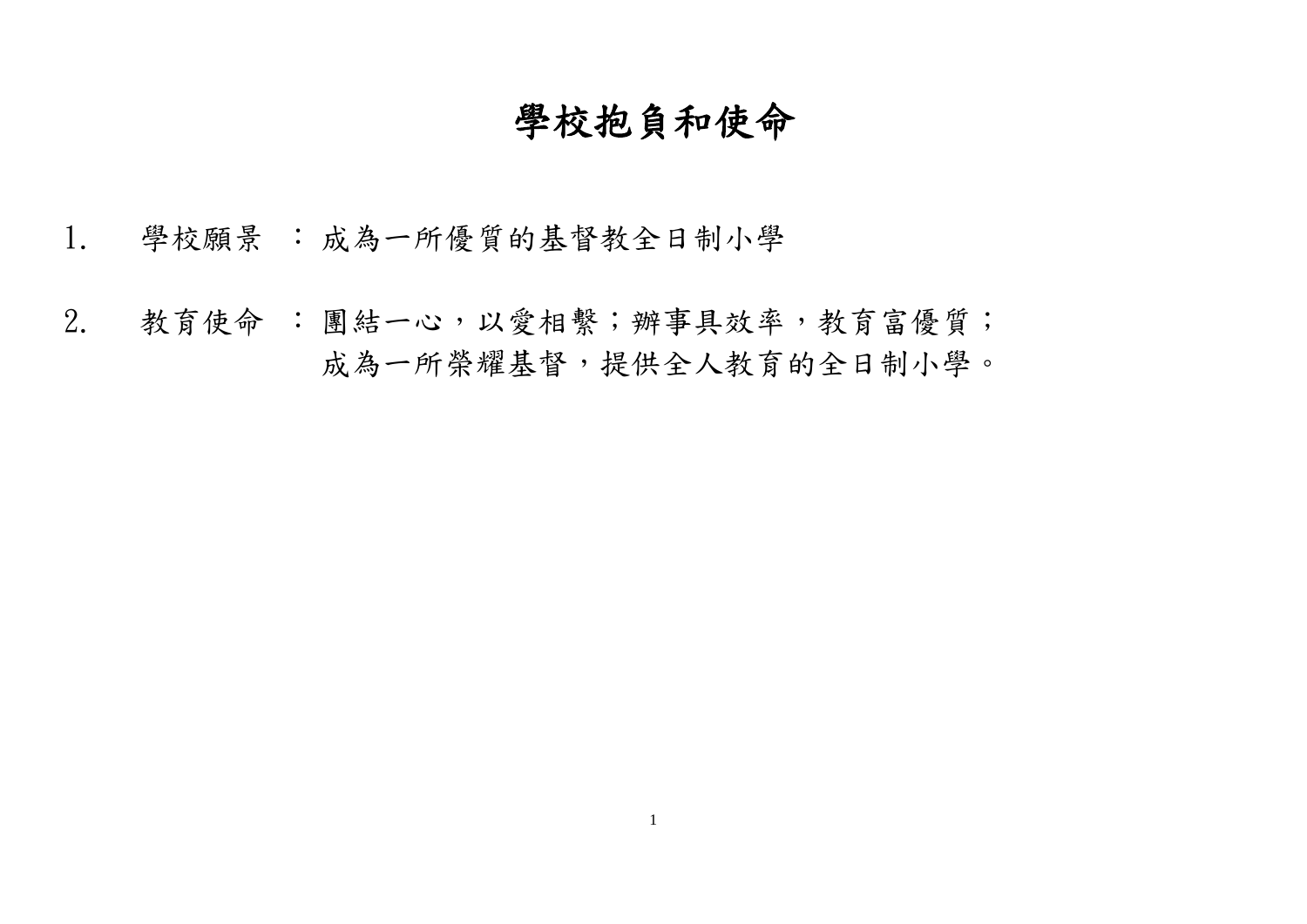# 浸信會呂明才小學

#### 學校周年計劃

#### 2020-2021 年度

#### 關 注 事 項

- (一 ) 促 進 學 生 自 主 學 習
	- 1.培養學生自主學習的能力(能夠學)
		- 1.1 培養學生自主學習的能力(能夠學) (課程發展組)
		- 1.2 培養學生自主閱讀的能力與習慣 (中文科)
		- 1.3 To promote self-regulated learning (English)
		- 1.4 To provide opportunities for students to do sharing after self-regulated reading (English)
		- 1.5 培養學生能建立自學錦囊 (數學科)
	- 1.6 培養學生進行專題研習的搜集資料能力、整理及組織資料能力及匯報能力。 (常識科) 2.提升學生自主學習的動機(願意學) (課程發展組)
- (二 ) 推 展 校 園 的 正 面 文 化
	- 1.加強全校的欣賞文化 (品德及公民教育組)
	- 2.建立教師、家長及學生樂觀的正面文化 (品德及公民教育組)
	- 3.推動學生由發掘興趣至發展專長 (課外活動組)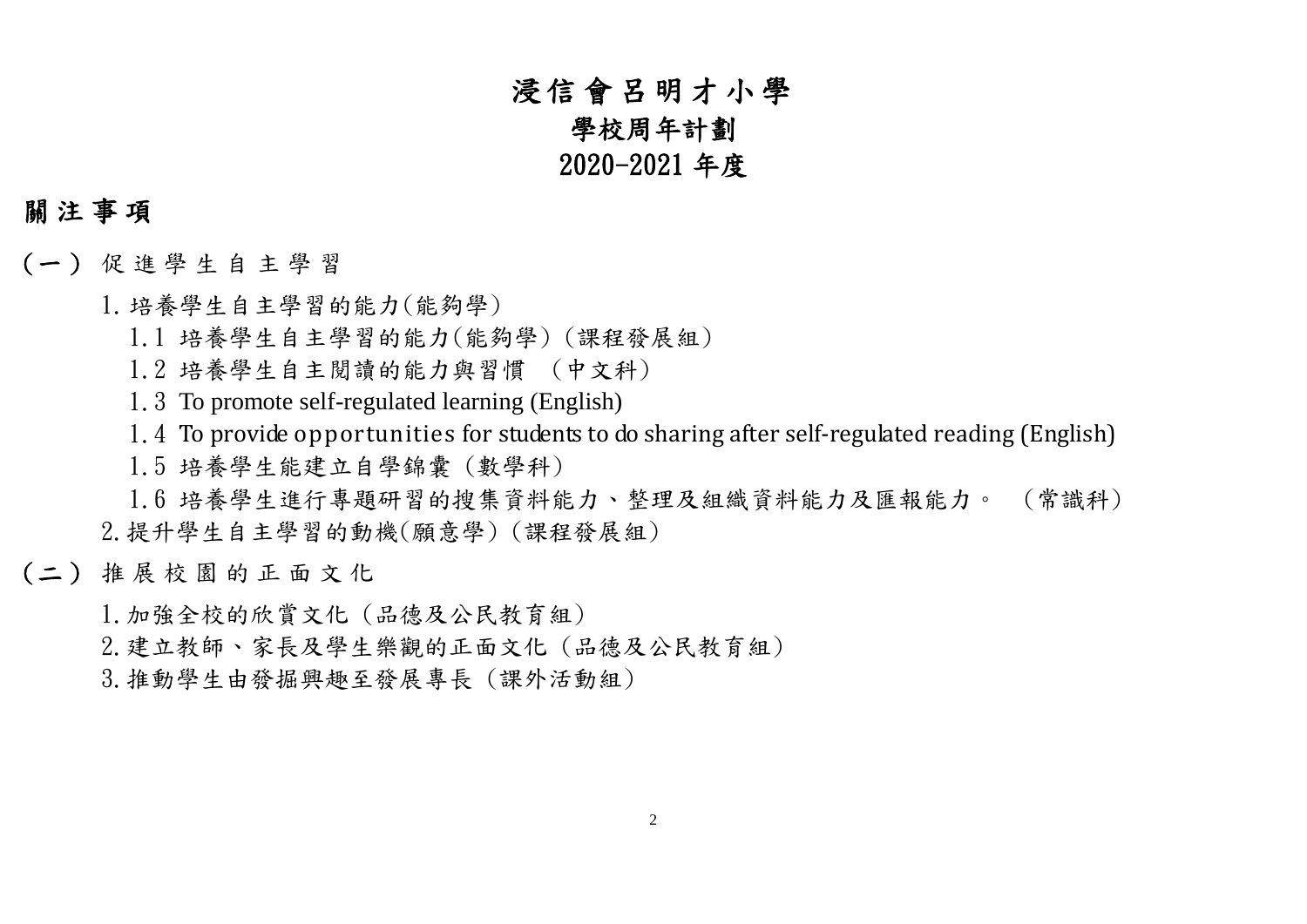## (一)關注事項:促進學生自主學習 (課程發展組)

| 日標     | 策略目標                 |               | 成功準則                 | 評估方法               | 時間表        | 負責人 | 所需資源 |
|--------|----------------------|---------------|----------------------|--------------------|------------|-----|------|
|        | 1. 培養學生自 1.1優化課堂教學模式 | $ 1.1\rangle$ | 70%教師及學生認  1.1 問卷調查、 |                    | $9/2020 -$ | 陳   |      |
| 主學習的能  | a. 在課堂中加入自主學習的元素     |               | 為透過預習、延伸             | 課堂觀察及              | 6/2021     |     |      |
| 力(能夠學) | :預習、摘錄筆記、延伸學習        |               | 學習及電子學習,             | 訪談                 |            |     |      |
|        | 及電子學習元素。             |               | 能提高教師的教學             |                    |            |     |      |
|        | b. 優化自主學習課堂模式: 學生    |               | 效能和學生學習的             |                    |            |     |      |
|        | 自學、組內共學、組間互學及        |               | 效能。                  |                    |            |     |      |
|        | 教師導學。                | 1.2           | 70%教師及小三至 1.2 問卷調查、  |                    |            |     |      |
|        | c. 優化教學設計            |               | 小六學生認為摘              | 學生筆記               |            |     |      |
|        | 中、英、數隔周進行共同備         |               | 錄筆記能訓練學              |                    |            |     |      |
|        | 課,優化教學設計,設計導學        |               | 生整理及歸納               |                    |            |     |      |
|        | 案,訓練學生自主學習策略,        |               | 知識的技巧(認              |                    |            |     |      |
|        | 訂立學習目標,學習自我提問        |               | 知技巧)。                |                    |            |     |      |
|        | 及自我反思。課業內加入學習 1.3    |               | 70%老師和學生認 1.3 問卷調查、  |                    |            |     |      |
|        | 技巧、認知技巧及深層思維技        |               | 為自主學習課堂              | 課堂觀察               |            |     |      |
|        | 巧,以培養學生自主學習及自        |               | 模式能培養學               |                    |            |     |      |
|        | 我反思能力。               |               | 生積極主動的               |                    |            |     |      |
|        |                      |               | 學習態度。                |                    |            |     |      |
|        |                      | 1.4           | 每學年中英數常              | $ 1.4 \nless$ 月備課紀 |            |     |      |
|        |                      |               | 各科設計兩個與              | 錄                  |            |     |      |
|        |                      |               | 自主學習相關的              |                    |            |     |      |
|        |                      |               | 單元教學設計。              |                    |            |     |      |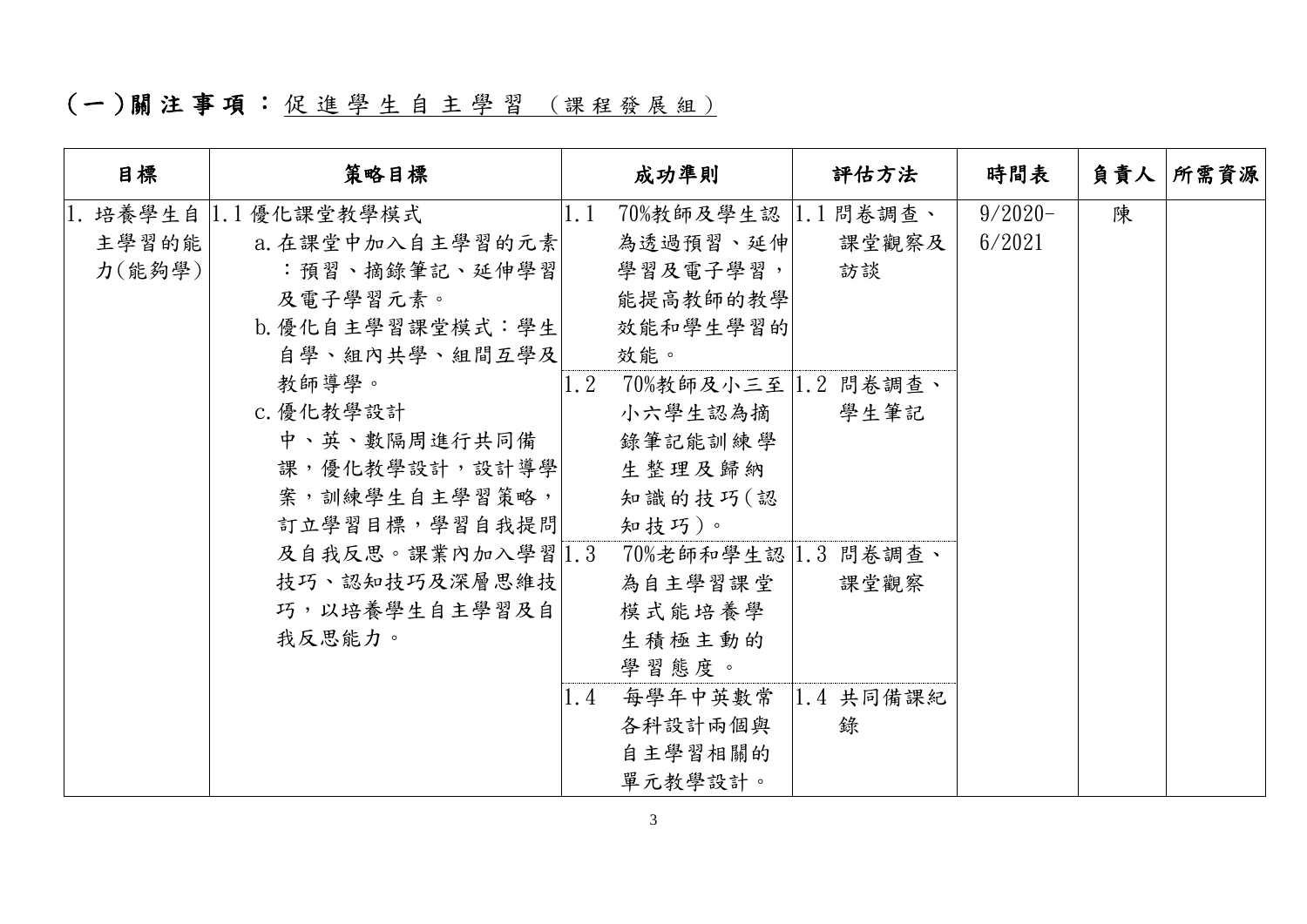|    | 目標                          | 策略目標                                                                                                                                                                                                               | 成功準則                                                                                                                                                                                          | 評估方法                                       | 時間表                                                    | 負責人                                          | 所需資源                   |
|----|-----------------------------|--------------------------------------------------------------------------------------------------------------------------------------------------------------------------------------------------------------------|-----------------------------------------------------------------------------------------------------------------------------------------------------------------------------------------------|--------------------------------------------|--------------------------------------------------------|----------------------------------------------|------------------------|
|    | 1. 培養學生自<br>主學習的能<br>力(能夠學) | - 在自主學習顧問帶領下,老 1.570%學生認為自主學 1.5導學案、問卷 <br>師進行自主學習研習計劃,<br>設計導學案。                                                                                                                                                  | 習研習計劃能提升 <br>學生自主學習的能<br>力-建立預習的習慣<br>(初小)及透過共學<br>完成學習任務<br>(高小)                                                                                                                             | 調查、學生<br>訪談。                               | $9/2020 -$<br>6/2021                                   | 陳                                            | \$30,000<br>(顧問<br>費用) |
| 2. | 自主學習<br>的動機<br>(願意學)        | 提升學生 2.1創造自主學習的空間<br>a. 小四及小五自主學習計劃-<br>「我的第一次」<br>學生自訂學習主題及內容,自<br>訂學習目標及方法,進行自我<br>管理、監控、修正及反思。<br>b. 鞏固學習課<br>每次考試後,設鞏固學習課,<br>調節教學進度,增加學生鞏固學<br>習內容的空間。<br>c. 增加留白空間<br>各科檢視現有的課業,在部分<br>功課,如生活小記,讓學生自<br>擬題目。 | 2.1 70%學生能完成自<br>主學習計劃<br>2.2 70%教師及學生認 2.2 問卷調查及<br>為自主學習計劃能<br>提升學生自主學習<br>的動機<br>2.3 70%教師及學生認<br>為學生鞏固學習課<br>能幫助學生鞏固學<br>習內容<br>2.4 70%教師及學生同 2.4 問卷調查、課<br>意在功課上增加留<br>白空間能提高學生<br>的學習動機 | 2.1 統計、學生<br>作品。<br>訪談<br>2.3 問卷調查<br>業檢視。 | 6/2021<br>$1/2021$ 及<br>6/2021<br>$9/2020 -$<br>6/2021 | 陳、<br>小四及<br>小五班<br>主任<br>陳、中、<br>英、數科<br>級長 | \$500                  |
| 2. | 自主學習<br>的動機<br>(願意學)        | 提升學生 2.2 創設自主學習環境<br>a. 在校內更換有關「自主學<br>習」的名言海報。<br>b. 為教師和學生添置小白板 2.6 購買小白板及白板 2.6 觀察及檢視<br>, 善用課室佈置輔助學生<br>學習。                                                                                                    | $2.5$ 完成佈置<br>筆、擦                                                                                                                                                                             | $2.5$ 觀察及檢視                                | $9/2020 -$<br>6/2021<br>$9/2020 -$<br>6/2021           | 陳、妮<br>陳、婷                                   | \$1,000<br>\$5,000     |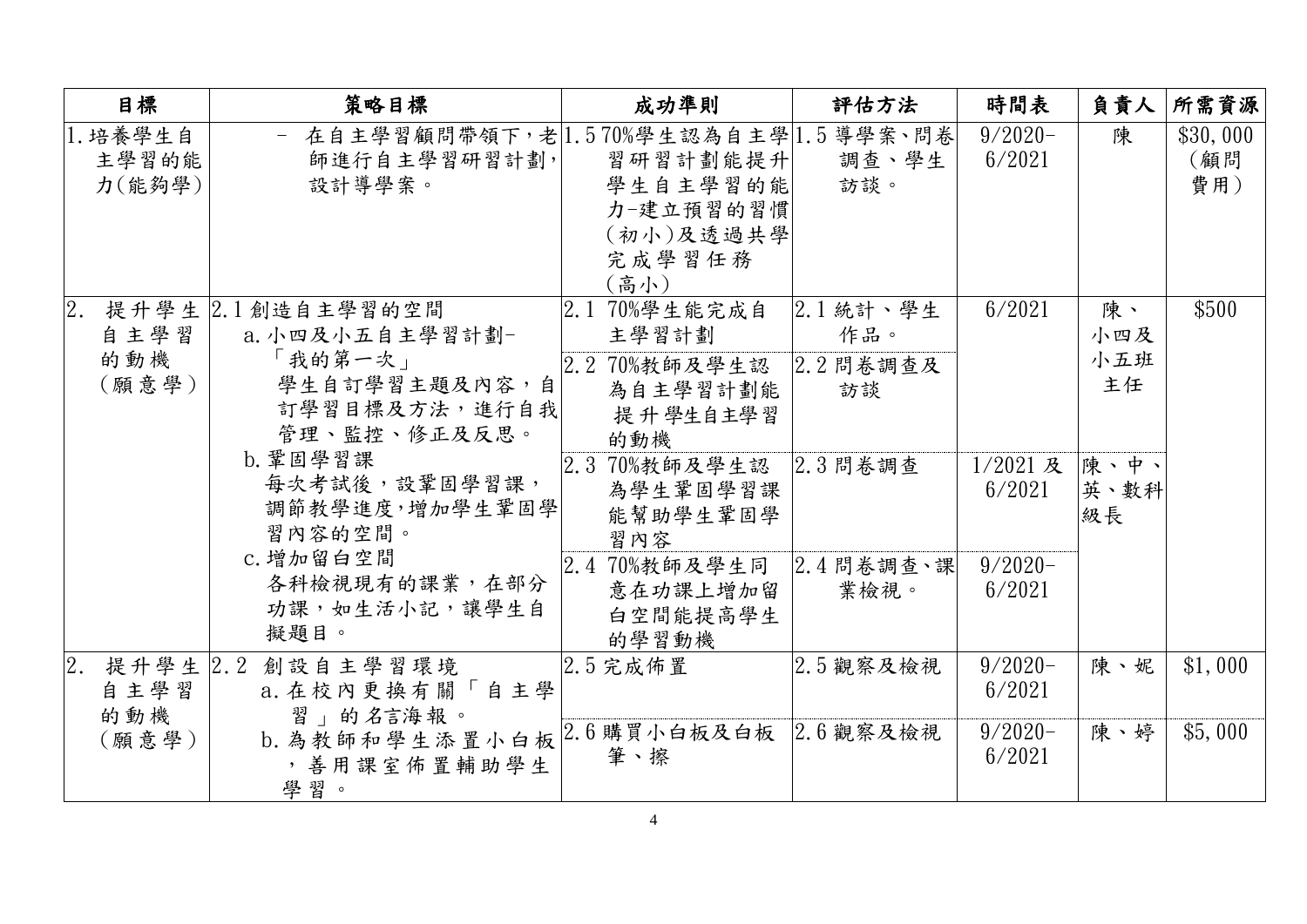1. 關注事項: 促進學生自主學習 (中文科)

| 日標                            | 策略                                                                                                         | 成功準則                        | 評估方法                                      | 時間表           | 負責人 | 所需資源                      |
|-------------------------------|------------------------------------------------------------------------------------------------------------|-----------------------------|-------------------------------------------|---------------|-----|---------------------------|
| 1. 培養學生<br>自主閱讀<br>的能力與<br>習慣 | 1.1 指導學生運用策略進行 1.1 三至六年<br>整書閱讀,掌握閱讀的<br>方法。                                                               | 級完成一<br>本整書閱<br>讀           | $ 1.1$ 三至六年<br>級全級<br>閱讀同<br>一本圖          | $2020 - 2021$ |     | 科任老師 每人購買/<br>自備同一本 <br>書 |
|                               | 1.2 三至六年級推行整書閱 1.2<br>讀及進行不同的活動。<br>1.3 透過整書閱讀,提升學<br>生的認知能力:<br>三至四年級提升學生<br>撮寫的能力<br>五至六年級 提升學<br>生分析的能力 | 60%學生<br>在評估中<br>取得合格<br>成績 | 書及完<br>成活動<br>$\vert 1 \rangle$ . 2<br>統計 |               |     |                           |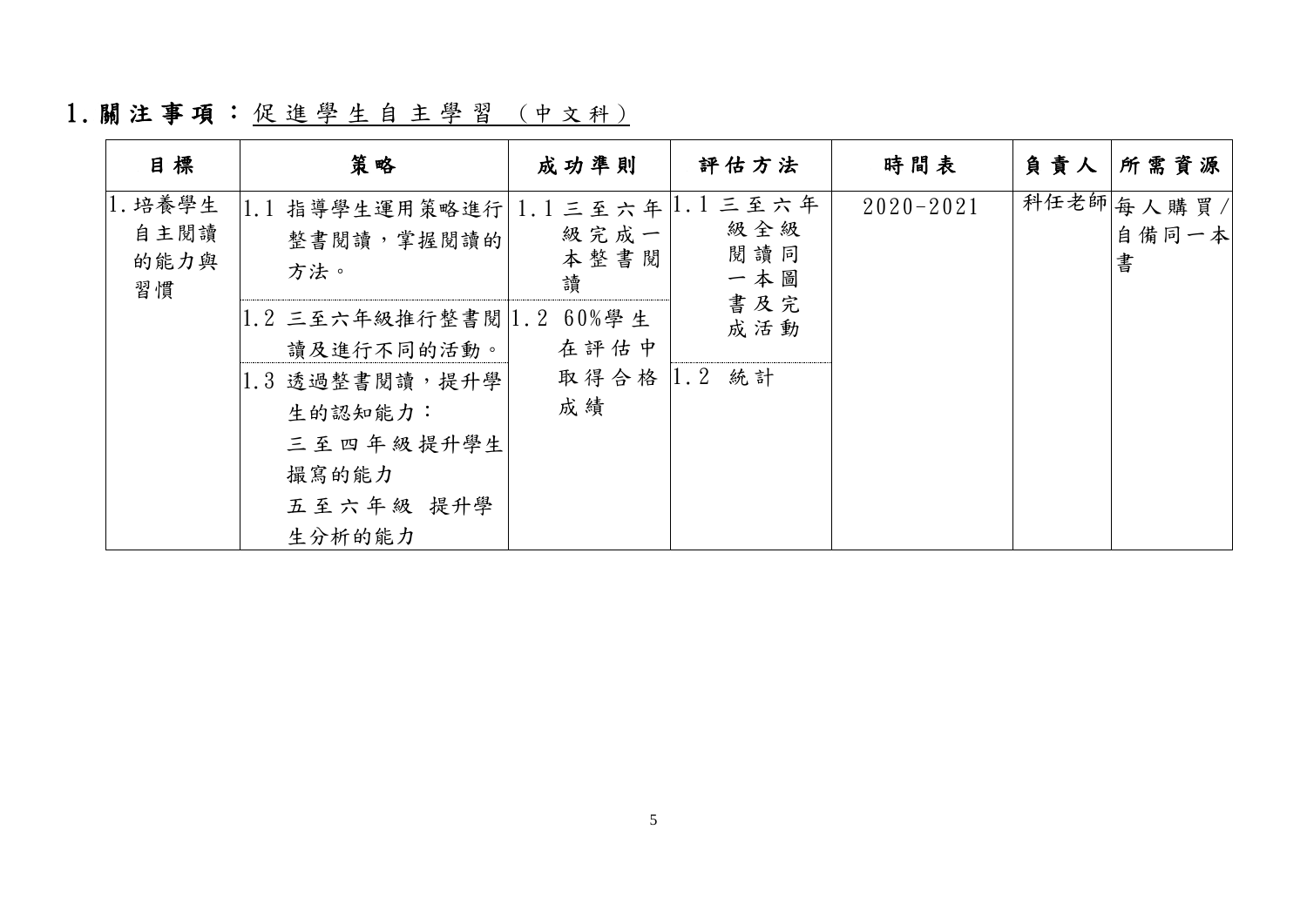| 日標      | 策略                         | 成功準則                               | 評估方法       | 時間表           | 負責人  | 所需資源 |
|---------|----------------------------|------------------------------------|------------|---------------|------|------|
| 1. 培養學生 | 2.1. 學生釐定每月閱讀的冊 2.1.70%學生能 |                                    | $2.1$ 完成自主 | $2020 - 2021$ | 科任老師 | 紀錄表  |
| 自主閱讀    | 數及閱讀活動,以達成                 | 自主閱讀,                              | 閱讀統計       |               |      |      |
| 的能力與    | 閱讀目標,並在班內進                 | 全年不少於                              | 表,並統       |               |      |      |
| 習慣      | 行圖書分享會。                    | $10 \nless (\nexists \mathfrak{F}$ | 計數量。       |               |      |      |
|         |                            | 班不少於                               |            |               |      |      |
|         |                            | 12 本;有特                            |            |               |      |      |
|         |                            | 殊學習需要                              |            |               |      |      |
|         |                            | 的學生不少                              |            |               |      |      |
|         |                            | 於8本)。                              |            |               |      |      |
|         |                            | 2.2 全年每班進 2.2 統計                   |            |               |      |      |
|         |                            | 行圖書分享                              |            |               |      |      |
|         |                            | 會不少於 3                             |            |               |      |      |
|         |                            | 次 (組內分                             |            |               |      |      |
|         |                            | 享及班內分                              |            |               |      |      |
|         |                            | 享)。                                |            |               |      |      |
|         |                            |                                    | $2.3$ 同儕互評 |               |      |      |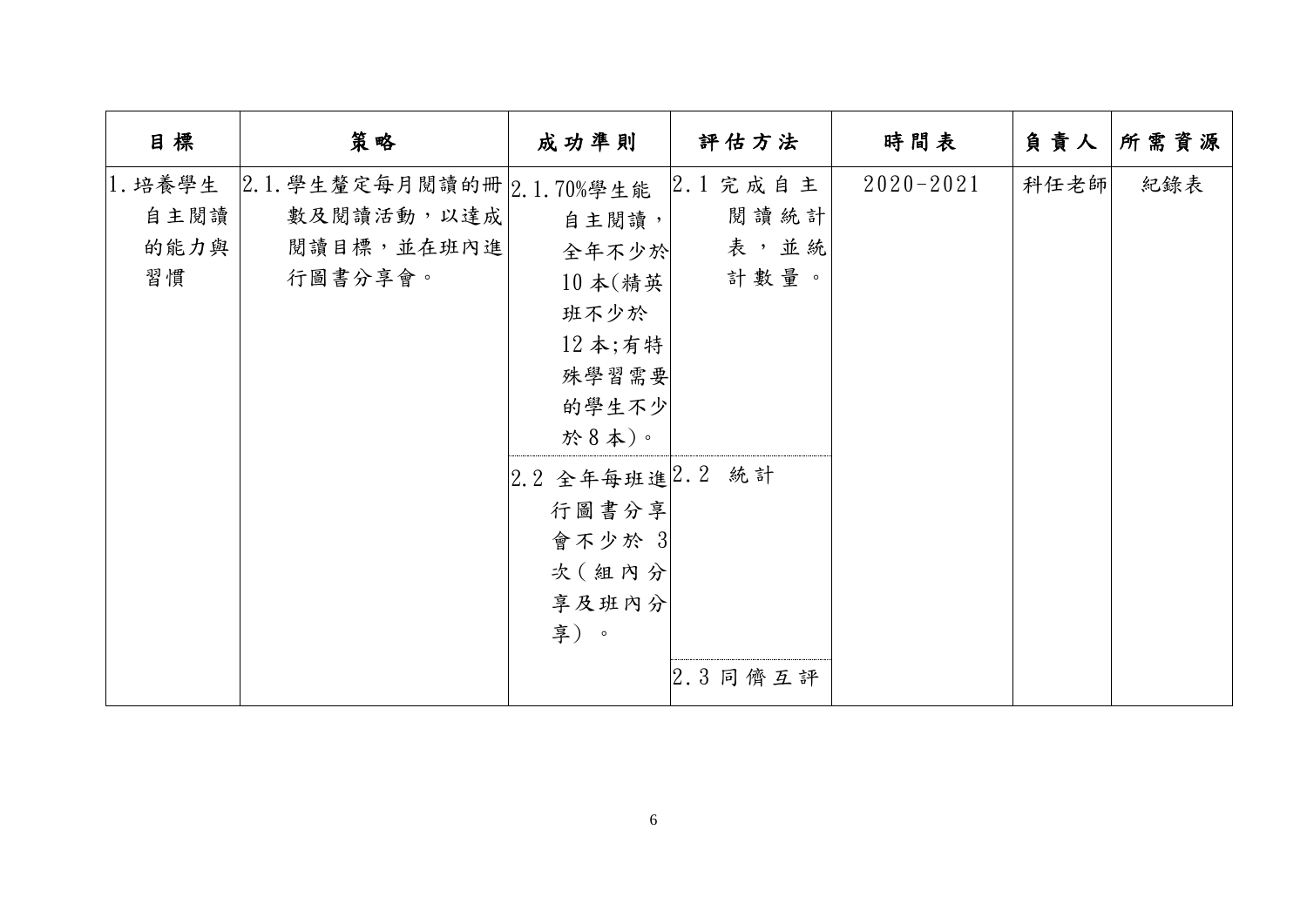#### 1. Areas of concern: To promote self-regulated learning (English)

| Aims           | <b>Strategies</b>                             | Performance<br>Criteria | Assessment               | Time<br>Schedule | Person(s)<br>in<br>Charge | <b>Resources</b>                 |
|----------------|-----------------------------------------------|-------------------------|--------------------------|------------------|---------------------------|----------------------------------|
| 1. To promote  | 1.1 Students are encouraged                   | 1.1 Students are        | 1.1 Counting             | 2020-2021        | A11                       | 1.1 Readers                      |
| self-regulated | to choose topics of their                     | required to             | the                      |                  | English                   |                                  |
| reading        | interest and read books on                    | read the                | percentage               |                  | teachers                  | $1.2$ Reading<br><b>Booklets</b> |
| $1.1$ To       | their own. To match with                      | targetted               | <sub>of</sub>            |                  |                           |                                  |
| encourage      | the school-based                              | number of               | students who             |                  |                           |                                  |
| students to    | curriculum, students are                      | topics and              | can attain               |                  |                           |                                  |
| monitor their  | given topics covered in                       | certain number          | the target by            |                  |                           |                                  |
| own progress   | the curriculum. They have                     | of books per            | checking the             |                  |                           |                                  |
| of reading     | to choose one from the                        | topic.                  | reading                  |                  |                           |                                  |
|                | given list as their first                     |                         | booklets that            |                  |                           |                                  |
|                | topic.                                        |                         | they have                |                  |                           |                                  |
|                | 1.2 A reading booklet, $My 1.2$ Students will |                         | completed.               |                  |                           |                                  |
|                | Little Library, will be                       | need to                 | $\mathbf{P.1:}$          |                  |                           |                                  |
|                | given to students to                          | record the              | 1 topic,                 |                  |                           |                                  |
|                | record their reading                          | books they              | 3 books                  |                  |                           |                                  |
|                | progress.                                     | read on the             | P.2:                     |                  |                           |                                  |
|                |                                               | reading                 | 2 topics, 4 books        |                  |                           |                                  |
|                |                                               | booklet.                | each                     |                  |                           |                                  |
|                |                                               | 1.3 Each student        | $P.3-6:$                 |                  |                           |                                  |
|                |                                               | will have               | 3 topics, 5 books        |                  |                           |                                  |
|                |                                               | one of their            | each.                    |                  |                           |                                  |
|                |                                               | reading                 | $(P.5-6$ elite classes : |                  |                           |                                  |
|                |                                               | booklets                | 3topics, 5books)         |                  |                           |                                  |
|                |                                               | assessed by             |                          |                  |                           |                                  |
|                |                                               | the teacher.            | 70% of the students      |                  |                           |                                  |
|                |                                               |                         | can attain the           |                  |                           |                                  |
|                |                                               |                         | targets.                 |                  |                           |                                  |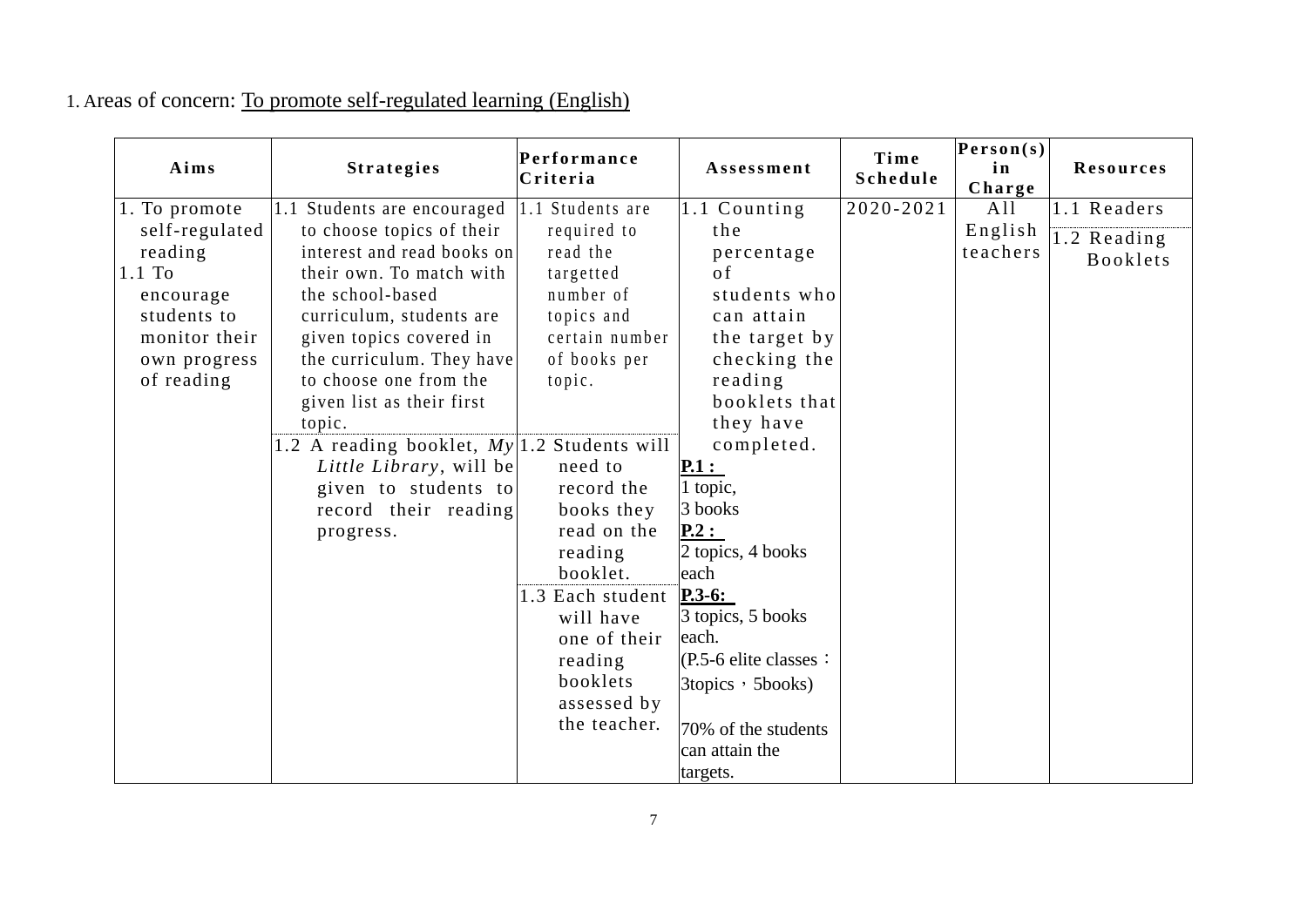| Aims                                                                                                                                    | <b>Strategies</b>                                                                                                                                     | Performance<br>Criteria                                                                                                                                                                                                   | Assessment                                                                                                                                           | Time<br>Schedule | Person(s)<br>in<br>Charge  | <b>Resources</b>                              |
|-----------------------------------------------------------------------------------------------------------------------------------------|-------------------------------------------------------------------------------------------------------------------------------------------------------|---------------------------------------------------------------------------------------------------------------------------------------------------------------------------------------------------------------------------|------------------------------------------------------------------------------------------------------------------------------------------------------|------------------|----------------------------|-----------------------------------------------|
| 1. To promote<br>self-regulated<br>reading<br>$ 1.1 \text{ To encourage}$<br>students to<br>monitor their<br>own progress<br>of reading | 1.2 A reading booklet, $My$<br>Little Library, will be<br>given to students to<br>record their reading<br>progress.                                   |                                                                                                                                                                                                                           | 1.2 70% of the<br>students are<br>expected to<br>get a mark of<br>$3$ in a<br>$4$ -point<br>scale.                                                   |                  |                            |                                               |
| 1.2 To provide<br>opportunities<br>for students to<br>read their<br>books aloud<br>or do sharing<br>after<br>self-regulated<br>reading. | 1.3 Students will do group   1.4 Students will   1.3<br>sharing in class.<br>1.4 Teacher-assessment<br>and<br>peer-assessment<br>will be carried out. | be given time<br>to do book<br>sharing in<br>class on the<br>books that<br>they have<br>read.<br>Students will<br>1.5<br>get feedback<br>from their<br>teacher and<br>peer on the<br>quality of<br>their<br>presentation. | Counting the $2020-2021$<br>number<br>of<br>students who<br>have shared<br>in class. 8<br>students will<br>share<br>in<br>class and get<br>feedback. |                  | A11<br>English<br>teachers | 1.1 Readers<br>1.2 Reading<br><b>Booklets</b> |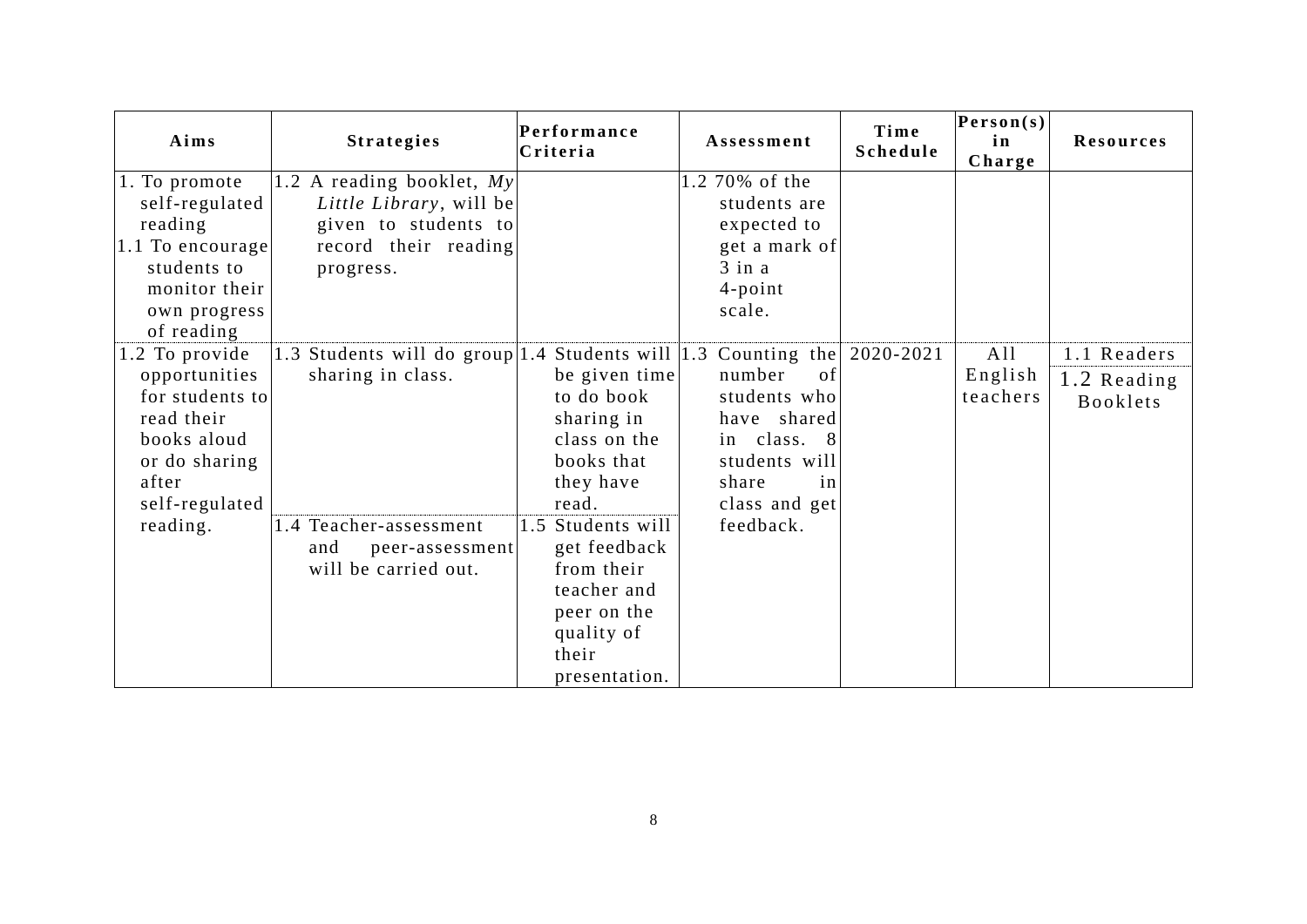## 1.關注事項:促進學生自主學習 (數學科)

| 日標                          | 策略                                                                    | 成功準則                                                                        | 評估方法  | 時間表                | 負責人               | 所需資源   |
|-----------------------------|-----------------------------------------------------------------------|-----------------------------------------------------------------------------|-------|--------------------|-------------------|--------|
| 1. 培養學生能   1.<br>建立自學錦<br>囊 | 小四至小六建立單元自 1.70%學生對此自<br>學錦囊<br>一在課堂上加強口語表達<br>解釋數學計算(元認知) 2.70%教師認為此 | 學方式感到有幫<br>助<br>教學方式對學生                                                     | 1. 統計 | 2020-2021 科主任及     | 小四至小<br>六科任<br>老師 |        |
|                             | 2. 小一至小六建立預習學 3.小一至小六學生 2.統計<br>習活動<br>(可以文字、圖片、錄像等<br>形式)            | 學習有幫助<br>建立單元學習活<br>動<br>- 小一 70%學生<br>能夠完成2個<br>- 小二至小六<br>70%學生能夠<br>完成6個 |       | $2020 - 2021$ 科主任及 | 小一至小<br>六科任<br>老師 | 單元學習活動 |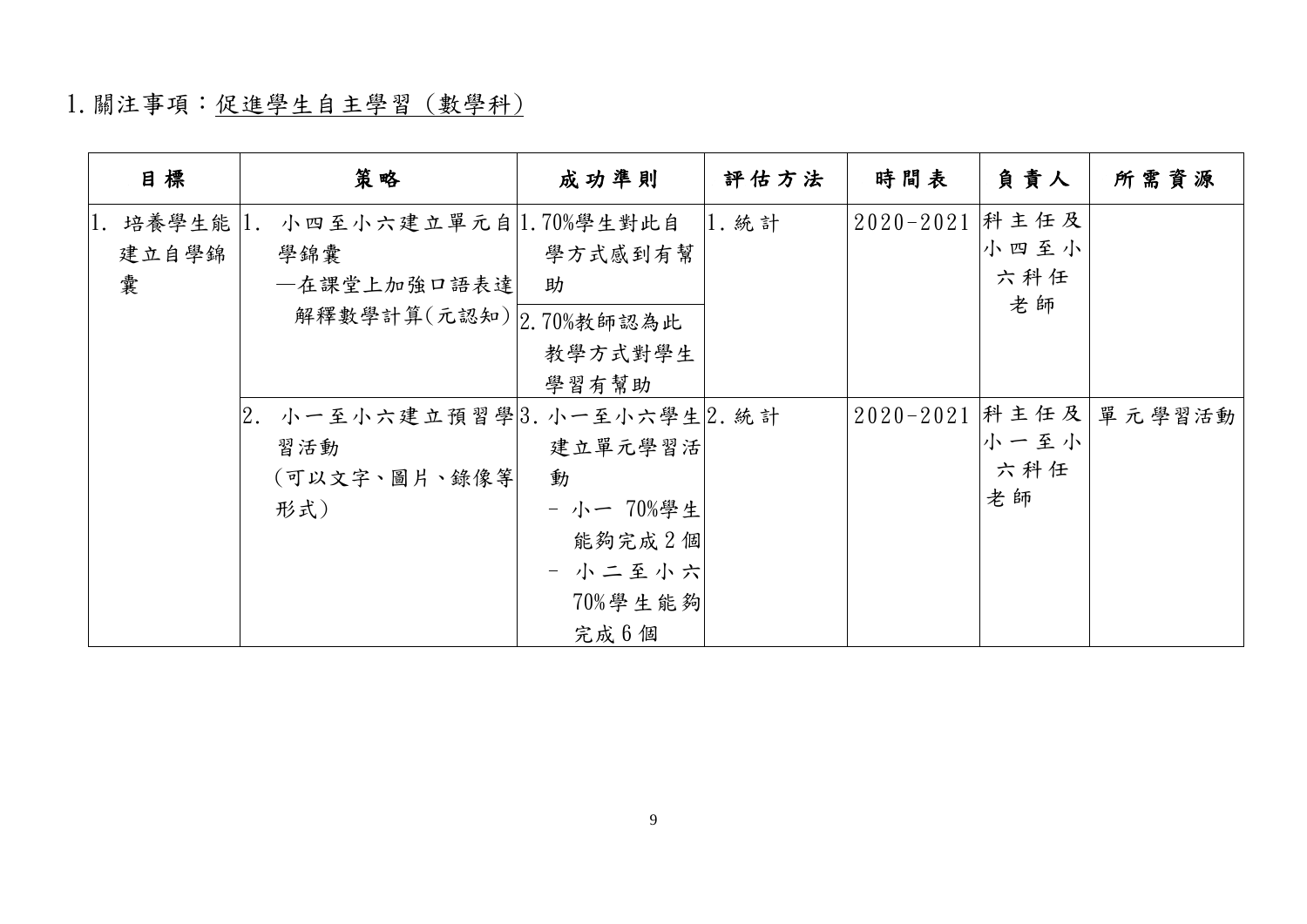## 1 .關 注 事 項 : 促進學生自主學習(常識科)

| 日標                                                 | 策略                                                                                                                                       | 成功準則                                        | 評估方法                    | 時間表           | 負責人  | 所需資源 |
|----------------------------------------------------|------------------------------------------------------------------------------------------------------------------------------------------|---------------------------------------------|-------------------------|---------------|------|------|
| 2.<br>培養學<br>生進行專<br>題研習的<br>搜集資料<br>能力、整理<br>及組織資 | 在四至六年級釐訂 1.170%學生在<br>1.1<br>在搜集資料、整理及<br>組織資料及匯報的指<br>導重點。<br>1.2<br>在四至六年級釐訂<br>專題研習中搜集資<br>級別)<br>能<br>料能力、整理及組織<br>資料能力及匯報能力<br>評分表。 | 搜集資料、整<br>理及組織及<br>匯報能力取<br>得第三級成<br>績或以上(第 | 利用評估表檢<br>1.1<br>視學生的表現 | $2020 - 2021$ | 科任老師 |      |
| 料能力及<br>匯報<br>力。                                   |                                                                                                                                          | 四級為最高                                       |                         | $2020 - 2021$ | 科任老師 | 評估量表 |
|                                                    | 1.3<br>老師運用評分表<br>對學生的搜集資料<br>能力、整理及組織資<br>料能力及匯報能力<br>評分。                                                                               |                                             |                         | $2020 - 2021$ | 科任老師 |      |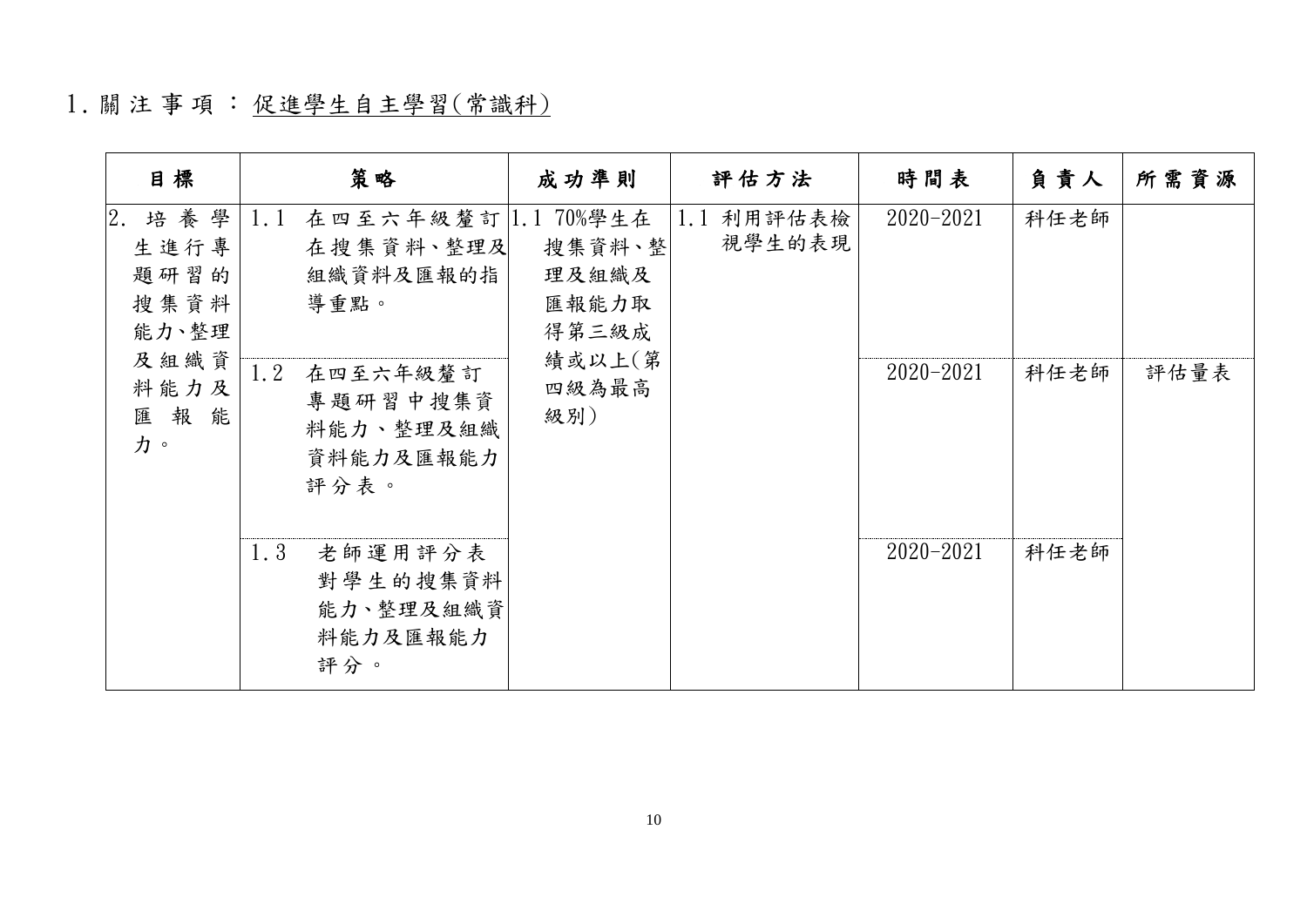## 2.關注事項:推展校園的正面文化(品德及公民教育組)

| 目標           | 策略目標              | 成功準則                         | 評估方法 | 時間表        | 負責人 | 所需資源     |
|--------------|-------------------|------------------------------|------|------------|-----|----------|
| 加強全校 1.1     | 推展班本欣賞計劃          | 1.185%老師同意此計劃  .1教師問卷        |      | $9/2020 -$ | 德、  |          |
| 的欣賞文         | a. 老師常使用不同的印章、小   | 能推展校園的正面                     |      | 6/2021     | 威、  |          |
| 化            | 證書或心意卡鼓勵學生。       | 文化                           |      |            | 社工  |          |
|              | b. 當學生有好行為時,運用課   |                              |      |            |     | \$15,000 |
|              | 室內的「獎勵抽獎箱」及正      |                              |      |            |     |          |
|              | 向加油站 給予不同的獎勵。     |                              |      |            |     |          |
| 2. 建立教師、家2.1 | 善用「分享欄」           | $2.185\%$ 師生曾使用「分 $2.1$ 學生問卷 |      | $9/2020 -$ | 班主任 |          |
| 長及學生樂        | 善用課室外的「分享欄」,作為    | 享欄 分享生命及欣                    | 教師問卷 | 6/2021     |     |          |
| 觀的正面文        | 平台予學生及老師透過文字或     | 賞別人。                         |      |            |     |          |
| 化            | 相片去分享生命及欣賞別人。     |                              |      |            |     |          |
|              | 2.2<br>舉行家長工作坊/講座 | 2.285%家長滿意工作坊 2.2家長問卷        |      |            | 德、  |          |
|              | 透過家長講座或工作坊,讓家長    | /講座的內容,認同                    |      |            | 威、  |          |
|              | 了解正面思維的重要性,以鞏固    | 能幫助他們建立正                     |      |            | 社工  |          |
|              | 孩子的積極正面的人生觀,實踐    | 面文化。                         |      |            |     |          |
|              | 欣賞及感恩的正面價值觀。      |                              |      |            |     |          |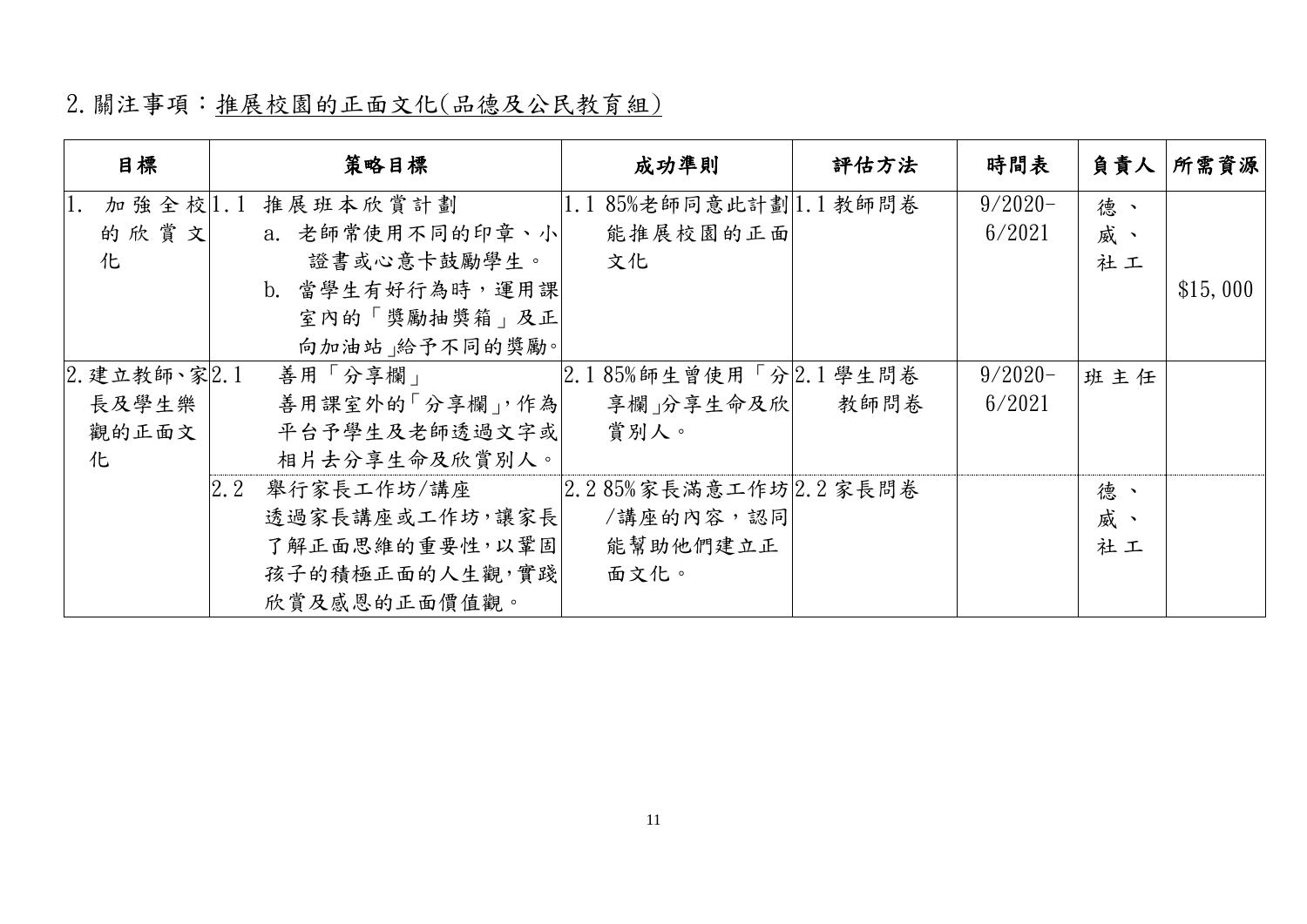### 2. 關注事項:推展校園的正面文化(課外活動組)

| 日標                    | 策略         | 成功準則  | 評估方法                   | 時間表          | 負責人 | 所需資源 |
|-----------------------|------------|-------|------------------------|--------------|-----|------|
| $ 1.$ 推動學生由發掘 $ 1.1.$ | 讓學生在手冊 1.1 |       | $60\%$ 學生能 $ 1.1$ 發出學生 | 1.1 9/2020 將 | 吳、翠 | 問卷   |
| 興趣至發展專長               | 內加上訂立      | 跟進自己  | 問卷                     | 「個人全         |     |      |
| 1.1. 透過自己的            | 「個人全方位     | 成就,再訂 |                        | 方位學習         |     |      |
| 規劃/所訂                 | 學習目標」      | 立進一步  |                        | 目標」設立        |     |      |
| 下的目標                  | (階段性/持續    | 的目標。  |                        | 表格貼於         |     |      |
| 學習面對/                 | 性),在上下學    |       |                        | 學生手冊         |     |      |
| 處理自己                  | 期完結時,以     |       |                        | 內,並訂立        |     |      |
| 的成敗、得                 | 問卷形式讓學     |       |                        | 目標。          |     |      |
| 失,擁有正                 | 生與家長一同     |       |                        | 1.2 1/2021 派 |     |      |
| 確的素                   | 檢視達標情      |       |                        | 發中期檢         |     |      |
| 質,勝不                  | 況。小一至小     |       |                        | 討問卷,讓        |     |      |
| 驕、敗不                  | 二檢視是否達     |       |                        | 學生檢視         |     |      |
| 餒,全力以                 | 到自訂目標;     |       |                        | 所訂目          |     |      |
| 赴、突破自                 | 小三至小六根     |       |                        | 標,並在下        |     |      |
| 己。                    | 據4個範疇(技    |       |                        | 學期跟進。        |     |      |
|                       | 巧提升、訓練     |       |                        |              |     |      |
|                       | 時數、參與評     |       |                        |              |     |      |
|                       | 核及参加比      |       |                        |              |     |      |
|                       | 賽)作評估。在    |       |                        |              |     |      |
|                       | 作出自我評估     |       |                        |              |     |      |
|                       | 後,學習檢視自    |       |                        |              |     |      |
|                       | 己的成敗、得     |       |                        |              |     |      |
|                       | 失,自我完善,    |       |                        |              |     |      |
|                       | 並訂下目標再前    |       |                        |              |     |      |
|                       | 進。         |       |                        |              |     |      |